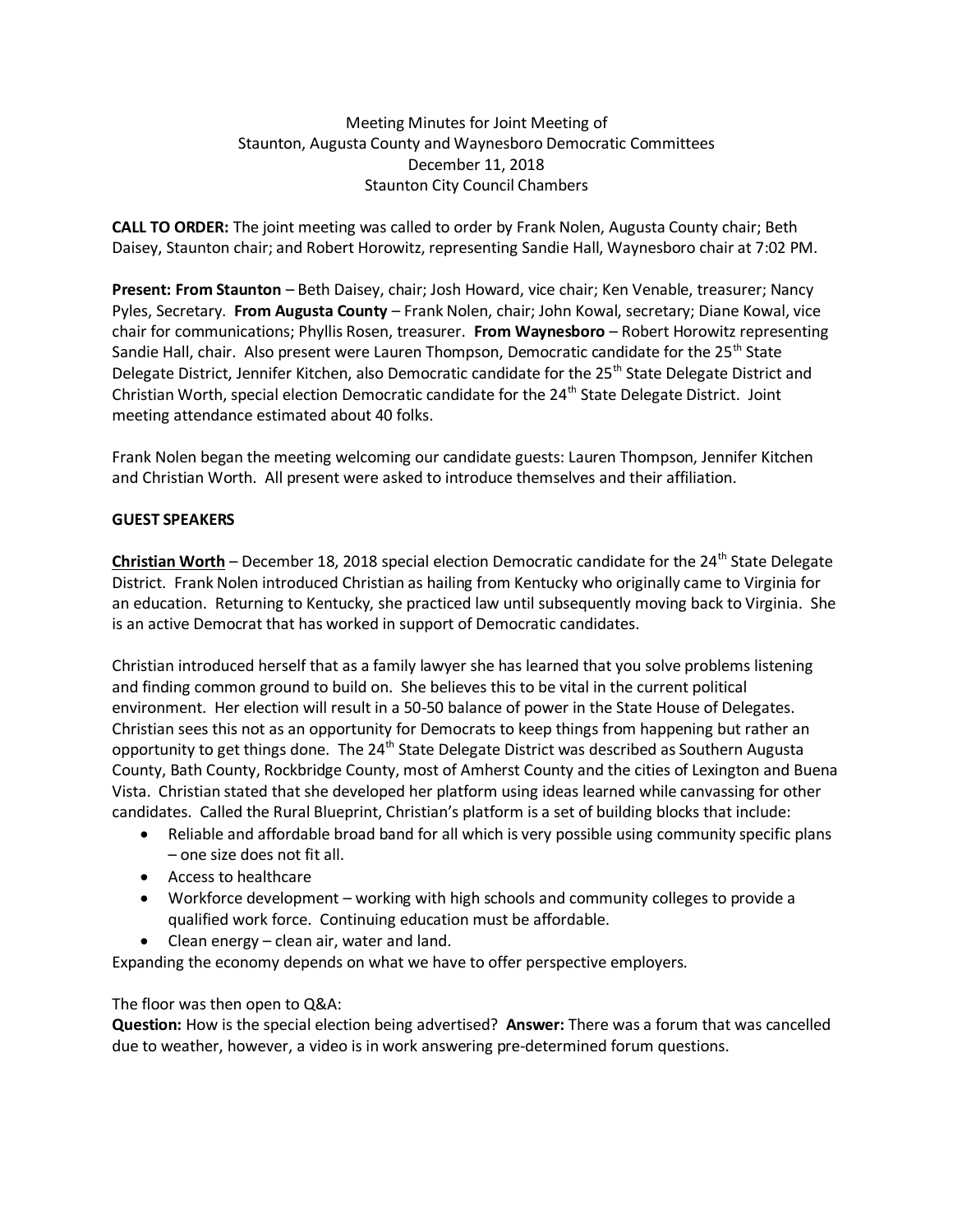**Question:** Currently there is only one health care provider (Anthem) available which costs 1/3 more than what my daughter is paying in California and who is moving to the area. **Answer:** The General Assembly needs to address controlling medical costs in the state.

**Question:** Do you support non-partisan redistricting? **Answer:** YES!

Christian closed by asking for everyone to please come out and help.

Diane Kowal iterated that the Staunton/Augusta HQ will be open the upcoming weekend and offered that she brought phone banking lists to the meeting and asked for volunteers. Current effort is GOTV (Get Out the Vote) so these are Democrats being called. Diane described her experience in phone banking in the past few weeks as gratifying as so many people are happy to hear from someone as some people in the county haven't been talked to in years. And we still have quite a few people to call.

**ERA Ratification** – Beth Daisey introduced Jennifer Kitchen, SAW-CAN Founder & President. Jennifer invited us all to help make Virginia the 38<sup>th</sup> (and final state required) to ratify the Equal Rights Amendment and make it part of the US Constitution. "Let's Make History". Jennifer then introduced Kate and Tracy from **VAratifyERA.org** who came to us from Charlottesville to give a presentation on ratifying the ERA. The language of the proposed ERA amendment is simple and patterned after the 19 $\text{th}$ Amendment that gave women the right to vote. The ERA reads: "Equality of rights under the law shall not be denied or abridged by the United States or by any State on account of sex". Answering the often asked question of why this amendment is important, three reasons were presented: 1) Establishes gender equality in the Constitution (not just in laws that can be easily repealed); 2) Requires judges to apply "strict scrutiny" to gender discrimination cases; 3) Gives more weight to laws that already exist.

It was pointed out that during last year's legislative session in Richmond there were enough votes on the floor to ratify this amendment but could not get it out of committee. This upcoming session is shaping up to be the same problem. It was noted that 80% of Virginians (99% of Democrats and 60% of Republicans) favor ratification. Pressure needs to be put on the chairs of the two legislative committees involved – Kirk Cox, House Committee Chair and Tommy Norment, Senate Committee Chair – to get this out of committee and to a floor vote. All were encouraged to contact these two gentlemen and also sign the on line petition.

Further, plans are to have a continuing presence in Richmond at the State House while the legislature is in session to show support and apply pressure to get this proposed amendment ratified. Lobbying training is available. Details can be found on the website – **VAratifyERA.org.** Jennifer Kitchen interjected that SAW-CAN is organizing carpooling to Richmond for the start of the 2019 Legislative Session and the lobby training event.

The floor was then open for questions:

**Question:** Will there be a challenge based on the deadline long since past? **Answer:** Probably, but all feel that any challenge can be successfully defended. Also, Mark Herring (Virginia Attorney General) has issued an opinion that ratifying the amendment now would be valid.

**Question:** In the past the opposition has come up with things that would result from passing this amendment like unisex bathrooms and women being drafted. What nutty things is the opposition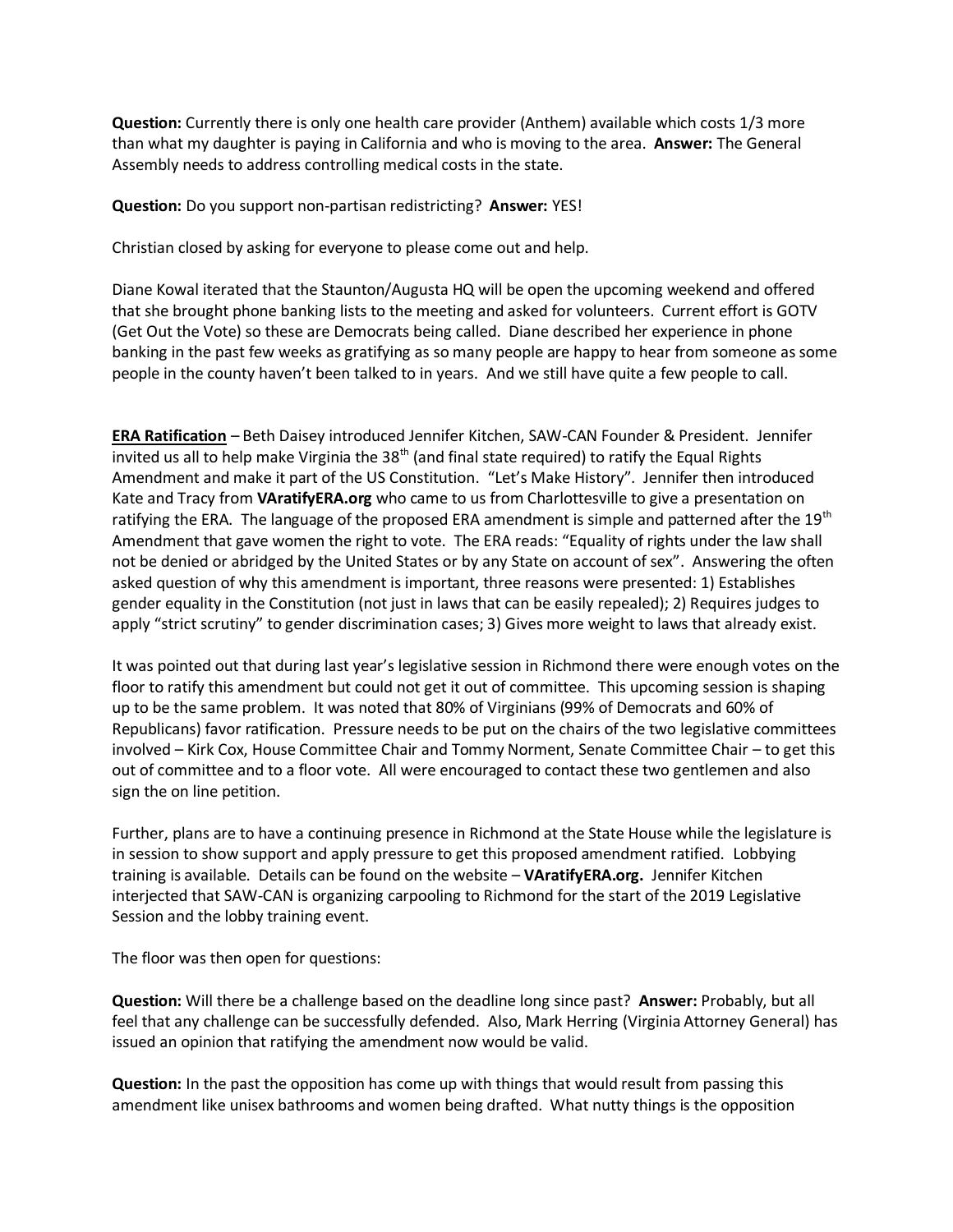saying about passing the amendment now? **Answer:** Women will start running around topless and all prisons would become coed.

**Question:** Speaking of prisons, today women don't have access to things men do and passing this amendment might help. **Answer:** Yes, this needs to be addressed.

**Question:** Are there any financial issues that can be used to convince people this amendment is necessary? **Answer:** Without this amendment it is harder to win gender discrimination cases and to this point, discrimination cases concerning equal pay. Although there have been laws passed over the years providing some relief, a Constitutional Amendment would carry much more weight and the current laws can always be repealed at any time. By the way, this is in fact a family issue as so many woman now work outside the home contributing greatly to the total family income impacted by lack of equal pay.

**Question:** it would be nice to put this in place during 100 year anniversary of women gaining the right to vote. **Answer:** And this upcoming session represents the 400<sup>th</sup> legislative deliberations in Virginia.

**Question:** There was a NY Times article in May dealing with the deadline issue. **Answer:** Do not know if this particular article is up on our website but there is lots of information there about this topic.

**Question:** Are there other states considering ratifying the ERA this coming year? **Answer:** Virginia is the most likely but other states are Arizona, North Carolina, Florida, and Missouri. Any of these could be the 38<sup>th</sup> state to ratify.

**Question:** Once ratified, can an Executive Order interfere with this? **Answer:** Not with a Constitutional Amendment.

### **REPORT from the QUARTERLY DPVA CHAIR and CENTRAL COMMITTEE MEETING in RICHMOND DEC 8, 2018**

**Chair Report: Beth Daisey** – A central topic was "nominating committees" given that in 2019 all State Delegate seats and all State Senate seats will be up for reelection. There are deadlines to meet, guidelines to follow, and paperwork to complete whether we have a Democratic candidate or not. January 2, 2019 is the first deadline for candidates to declare. Followed by a February 6, 2019 deadline for the nominating committees to decide whether to hold a caucus or primary if more than one candidate declares. Beth then made a plea that a candidate needs to step forward for the 20<sup>th</sup> State Delegate District. There were several questions from the floor:

**Question:** These deadlines are rapidly approaching. **Answer:** These first deadlines can be missed without big consequence but at some point as a practical matter, holding a Primary is not an option. The Virginia Board of Elections has determined June 11, 2019 as the Primary Election date if necessary. Frank Nolan made the point that the nominating committee reserves the right to reject an unsuitable candidate.

**Question:** Will Michelle Edwards run? **Answer:** Has said she won't run this time.

**Question:** How about Jennifer Lewis? **Answer:** She has already announced that she will rerun for the US 6<sup>th</sup> Congressional District seat.